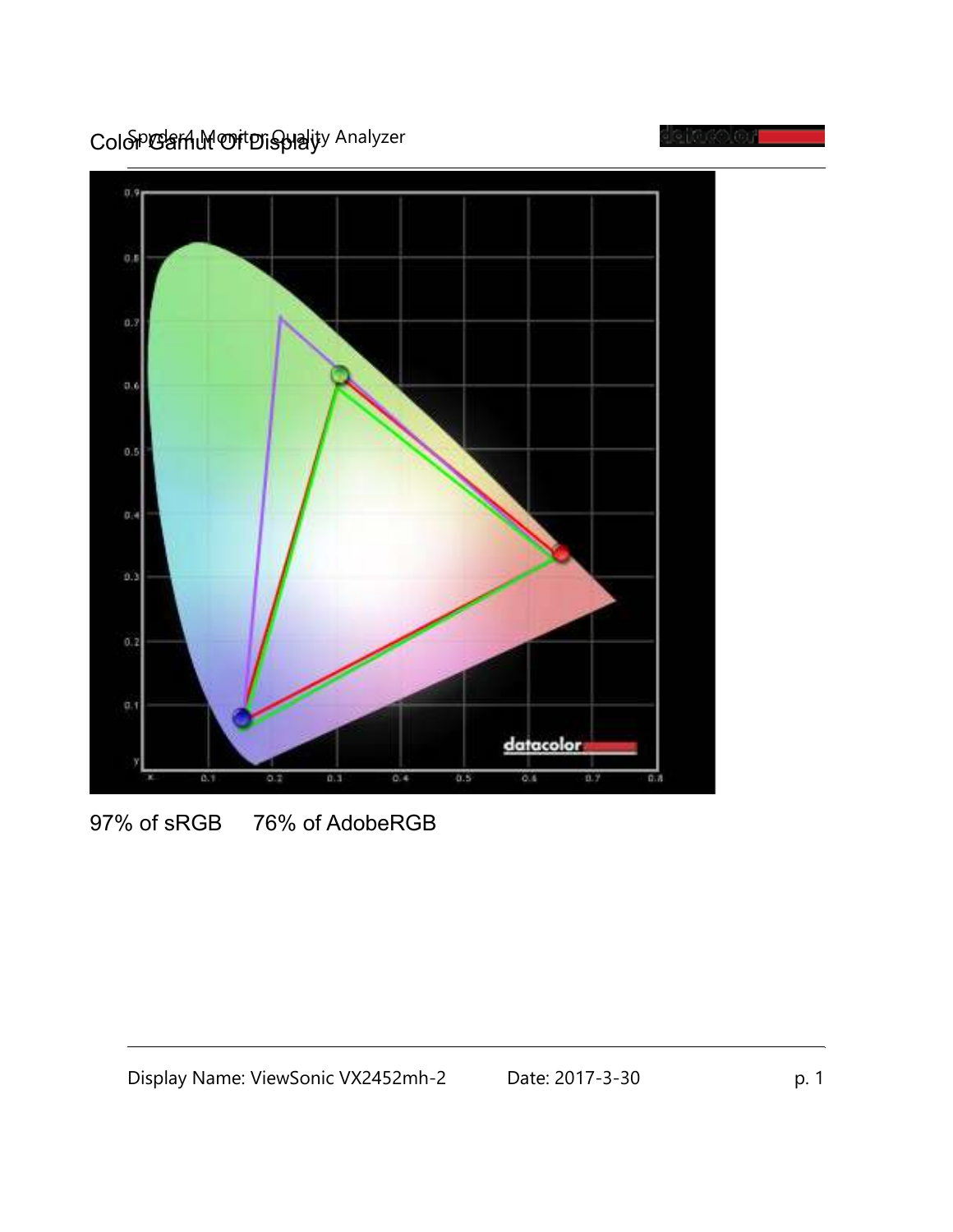

## Measured Display Gamma: 2.2 (0.02)

#### Tone Response

![](_page_1_Figure_4.jpeg)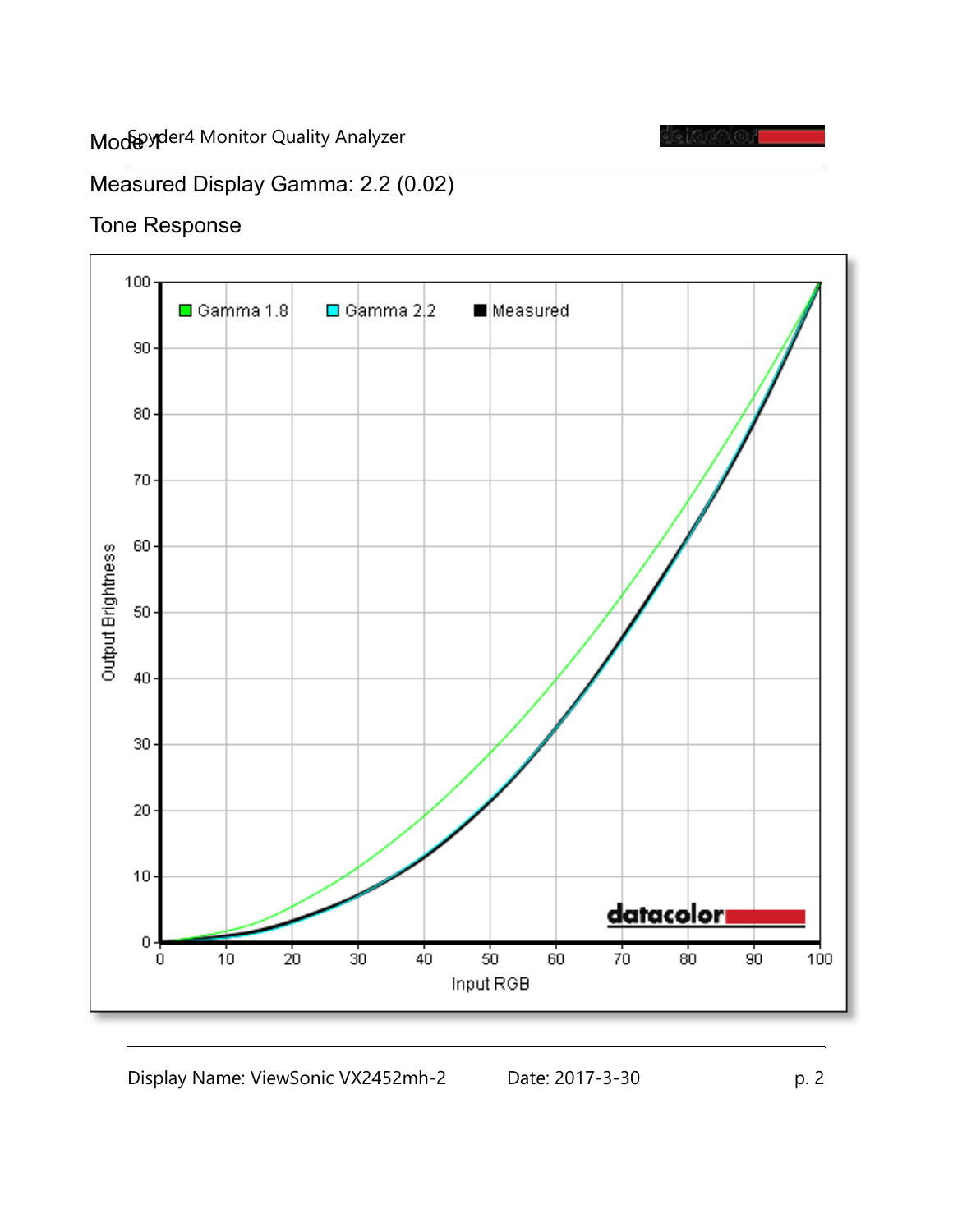Gray Ramp Monitor Quality Analyzer

![](_page_2_Figure_1.jpeg)

![](_page_2_Figure_2.jpeg)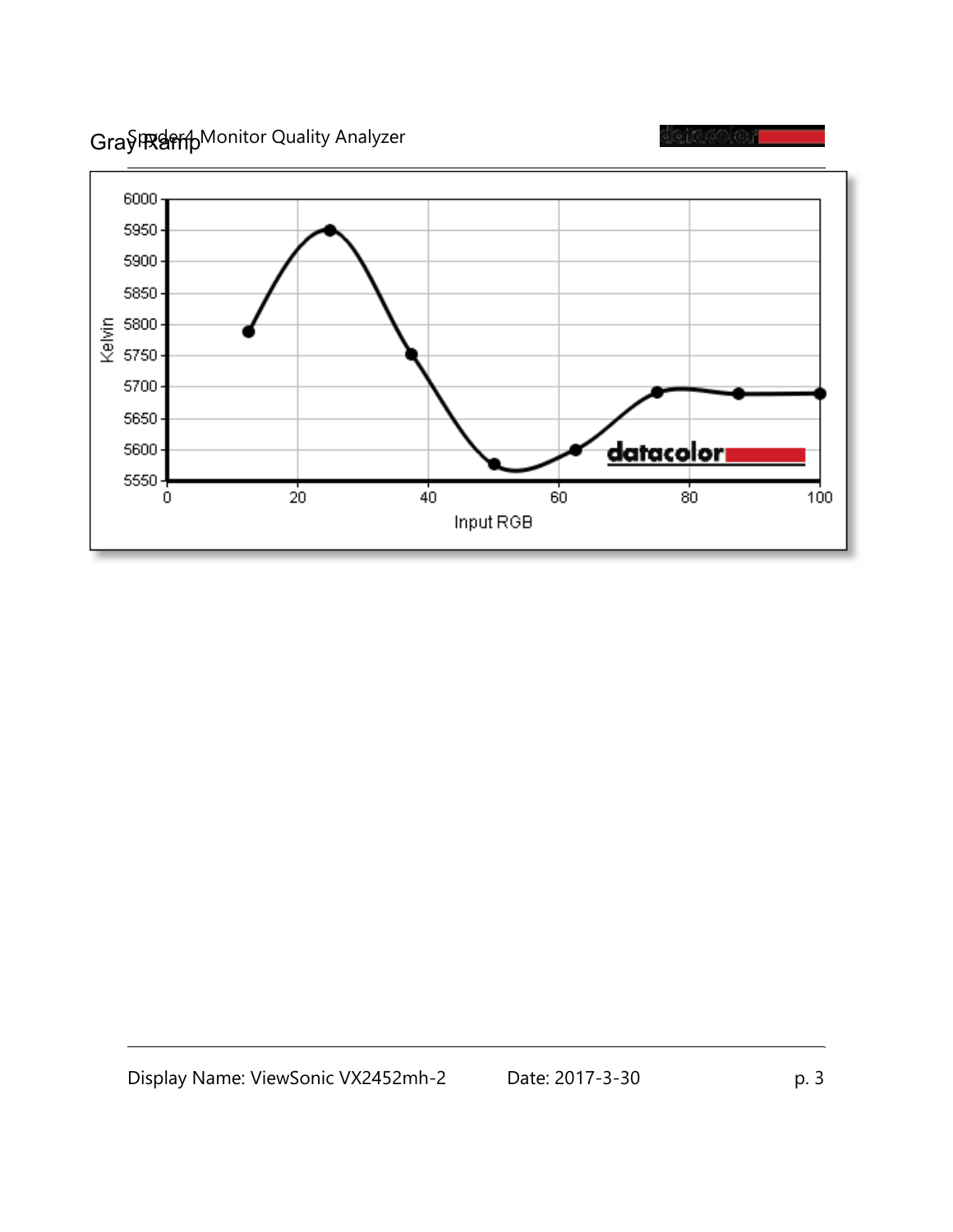![](_page_3_Picture_1.jpeg)

## Measured Display Gamma: 2.0 (0.05)

#### Tone Response

![](_page_3_Figure_4.jpeg)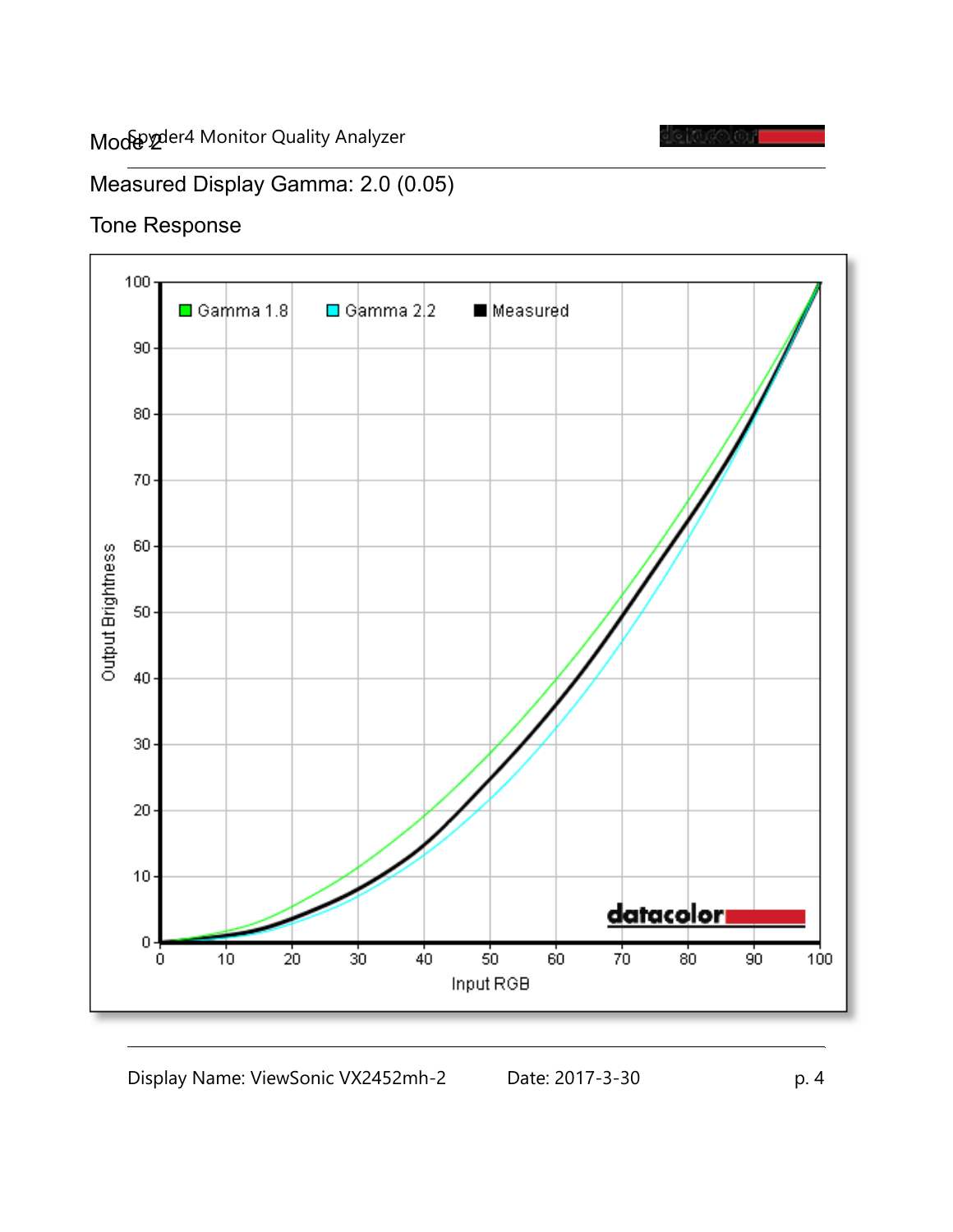Gray Ramp Monitor Quality Analyzer

![](_page_4_Figure_1.jpeg)

![](_page_4_Figure_2.jpeg)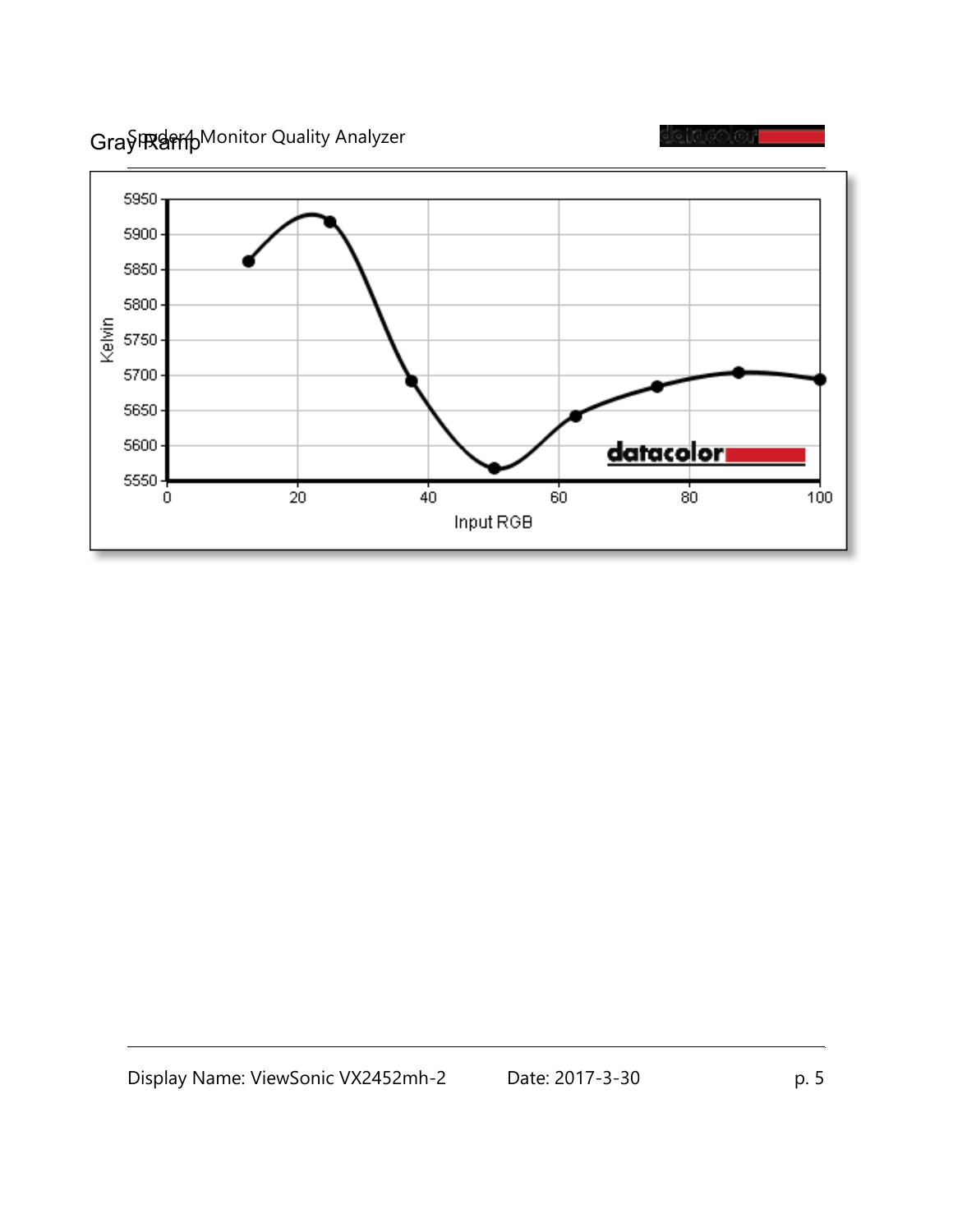![](_page_5_Picture_1.jpeg)

## Measured Display Gamma: 2.3 (0.03)

#### Tone Response

![](_page_5_Figure_4.jpeg)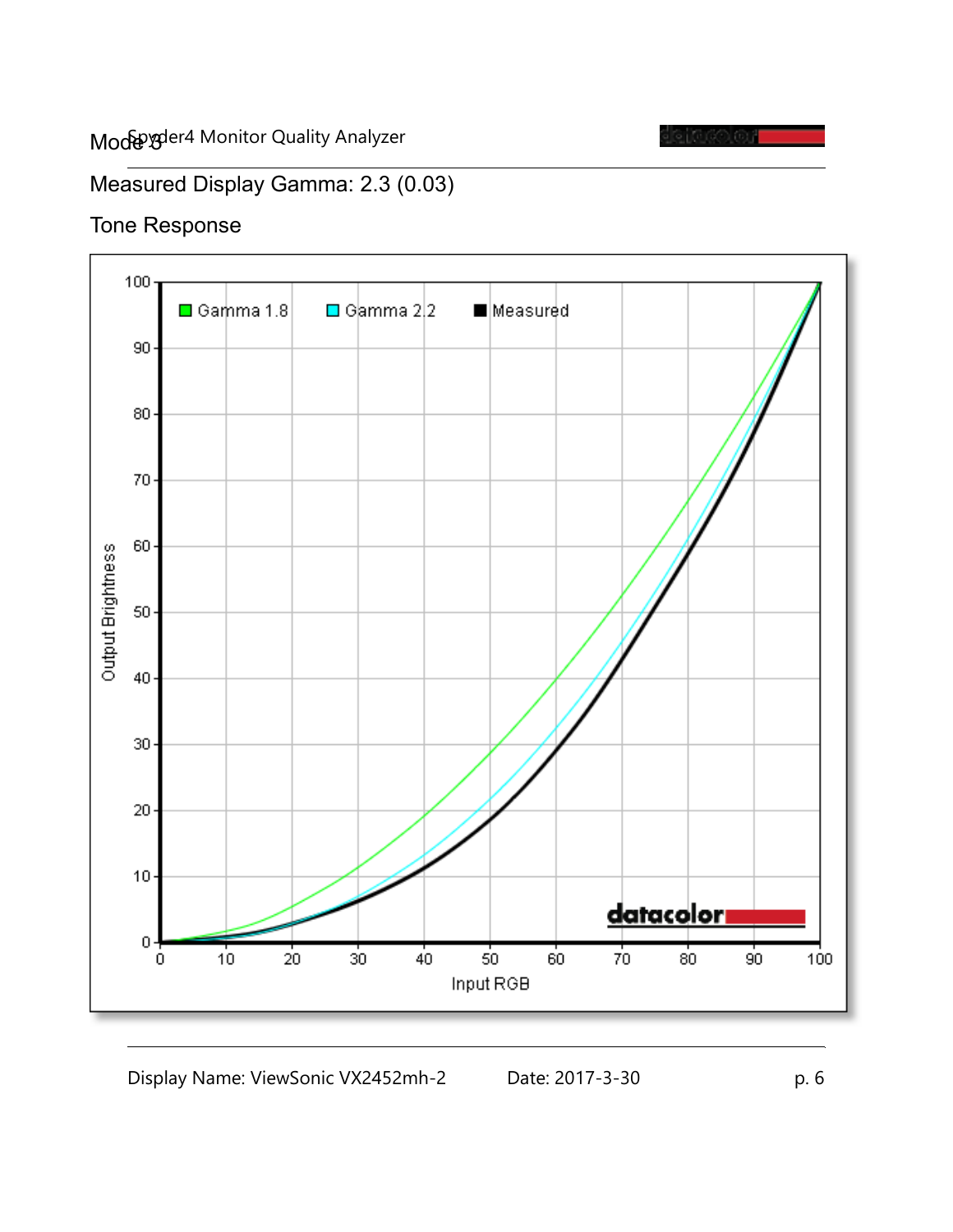Gray Ramp Monitor Quality Analyzer

![](_page_6_Figure_1.jpeg)

eiaco ar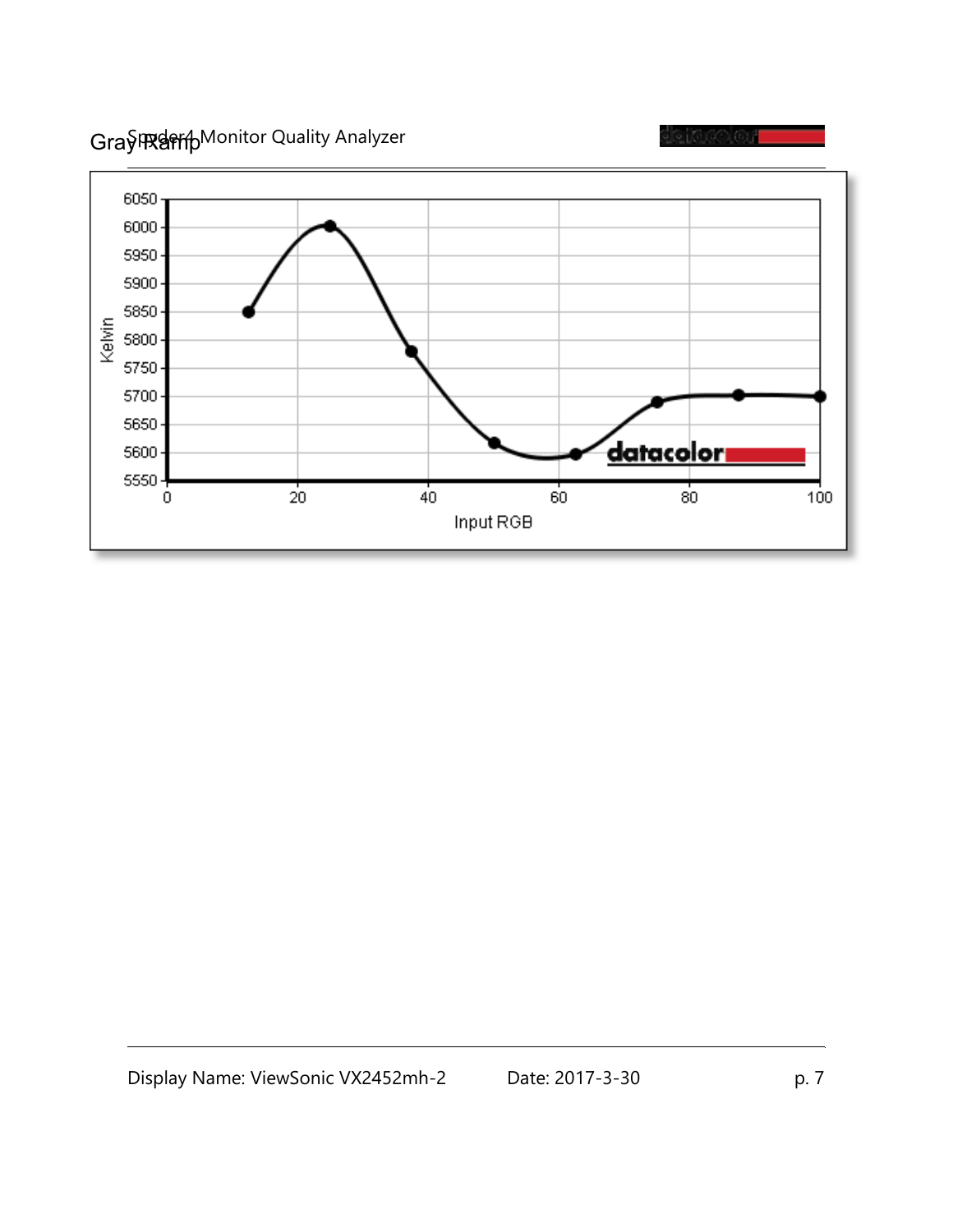| Setting | <b>Brightness</b> | Black | Contrast  | White Point        |
|---------|-------------------|-------|-----------|--------------------|
| 0 %     | 40.0              | 0.00  | 40050 : 1 | 5700 (0.328,0.348) |
| 25 %    | 117.8             | 0.15  | 800 : 1   | 5700 (0.328,0.349) |
| 50 %    | 195.8             | 0.24  | 820 : 1   | 5700 (0.328,0.350) |
| 75 %    | 272.7             | 0.32  | 860 : 1   | 5700 (0.328,0.350) |
| 100 %   | 346.9             | 0.38  | 910 : 1   | 5700 (0.328,0.350) |

Brightwess, Contrast and White Point At Different Brightness Settings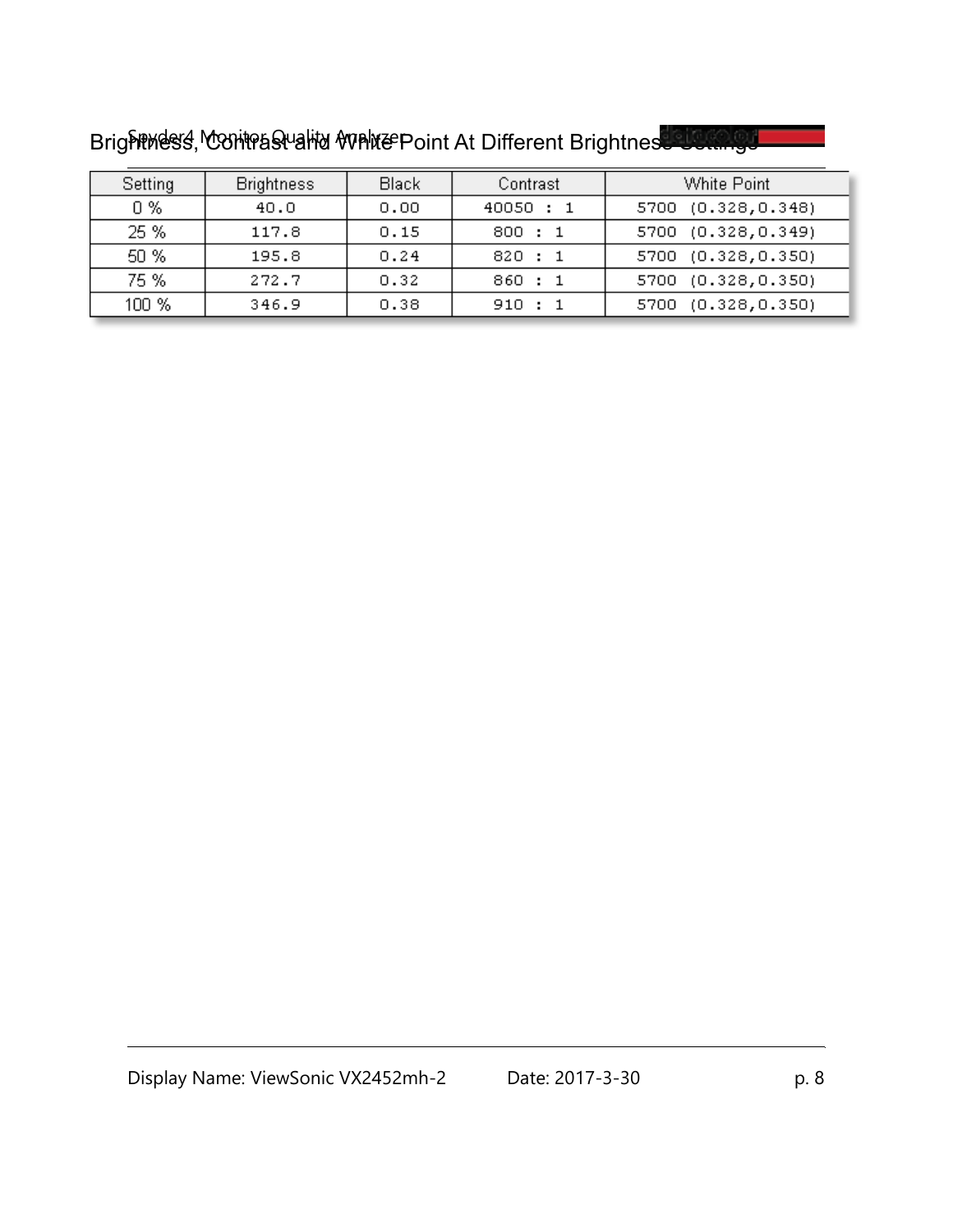# Brightmess, Contrast and White Point At Different Presets

<u>leitusolou</u>

| strightness        |       | <b>Black</b><br>Contrast |     | White<br>Point         |  |  |  |
|--------------------|-------|--------------------------|-----|------------------------|--|--|--|
| USP.<br>⊃ Preset 1 | ి46.ఎ | 0.38                     | 910 | (0.328, 0.350)<br>5700 |  |  |  |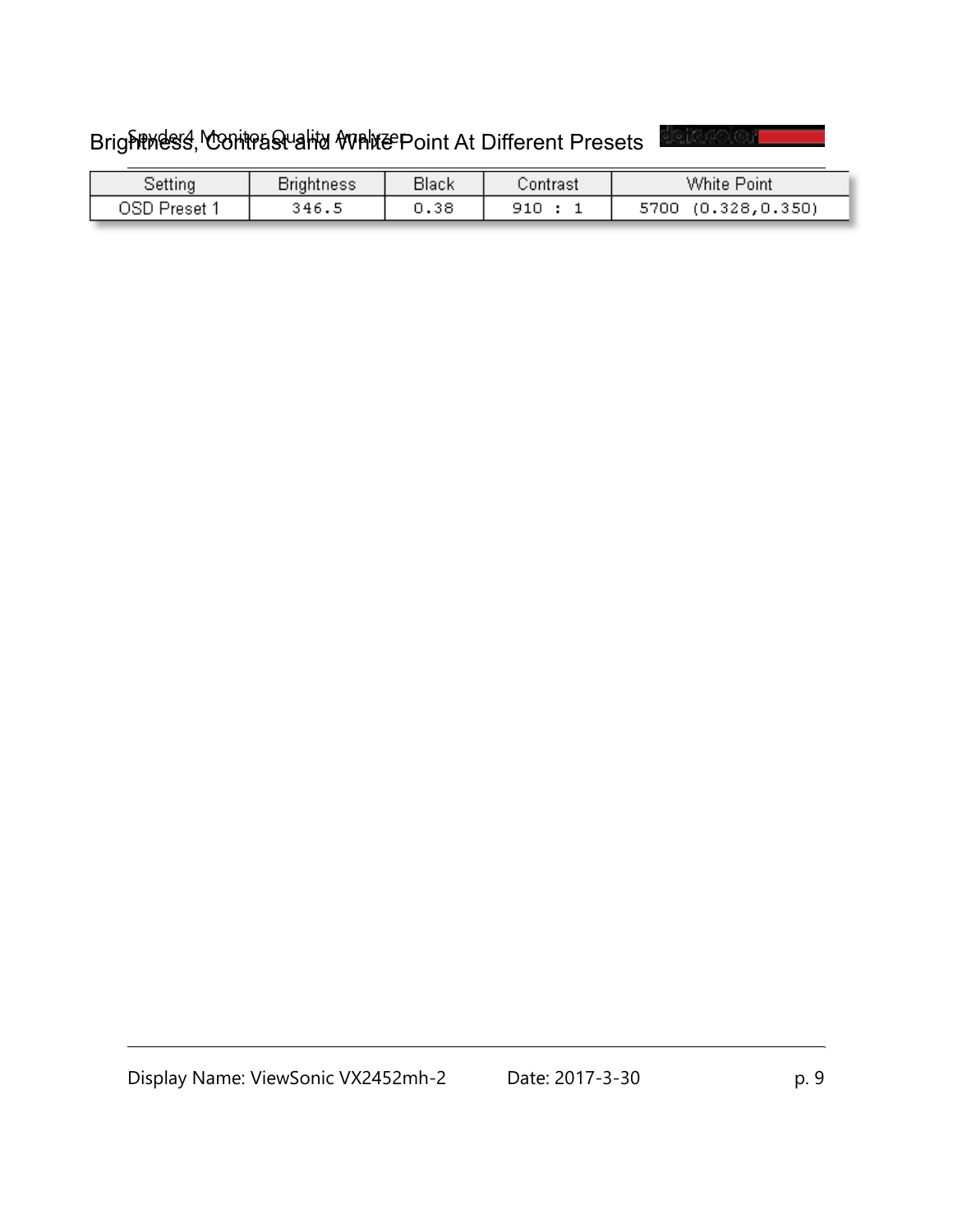## ColoPURTOMATY TO PBPIGKATEST 100%

් යැනෙ හැ

| Quadrant           |         | Color (Lab)      | DeltaE To Closest |     |
|--------------------|---------|------------------|-------------------|-----|
|                    | 10.89,  | 1.63,            | 9.32              | 0.7 |
| 2                  | 10.61,  | 1.71,            | 12.47             | 3.7 |
| 3                  | 10.36,  | .30 <sub>r</sub> | 12.38             | 3.6 |
| 4                  | 112.21, | 1.81,            | 0.86              | 2.0 |
| 5                  | 112.95, | 1.97,            | 11.67             | 2.7 |
| 6                  | 111.97, | 1.34,            | 1.02              | 2.3 |
| 7 (Closest To D65) | 111.71, | 2.17,            | .90               | 0.0 |
| 8                  | 111.27, | 2.76,            | 11.77             | 3.0 |
| 9                  | 11.02,  | 2.15,            | 0.96              | 2.1 |

![](_page_9_Figure_3.jpeg)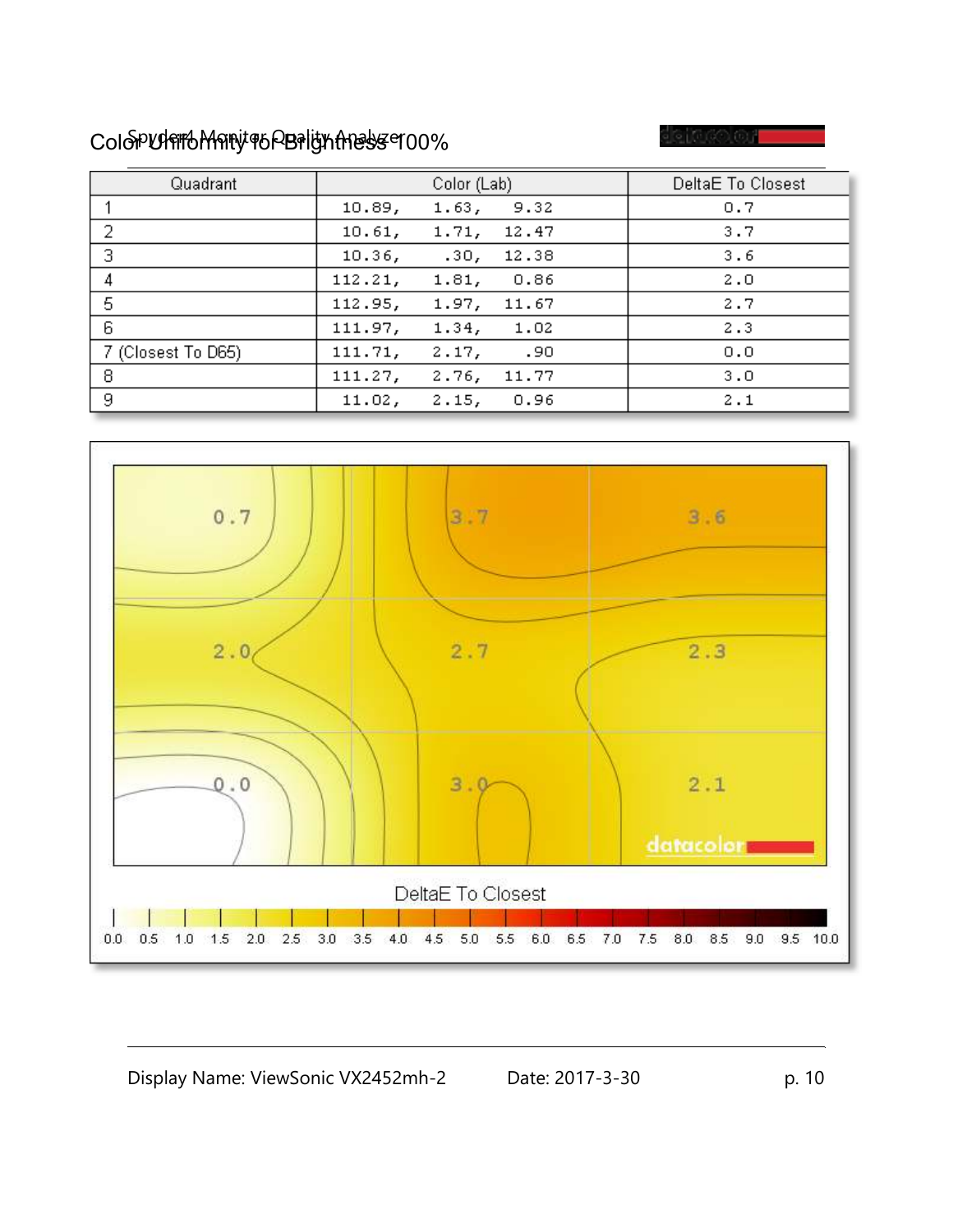## ColoPUS MONITOR Brightness 83%

ා[සැනෙ] නැ

| Quadrant           |        | Color (Lab) | DeltaE To Closest |     |
|--------------------|--------|-------------|-------------------|-----|
| 1 (Closest To D65) | 93.67, | .71,        | 7.54              | 0.0 |
| -2                 | 93.59, | .95,        | 0.58              | 3.0 |
| 3                  | 93.52, | 1.73,       | 0.52              | 3.2 |
|                    | 4.50,  | .96,        | 9.85              | 2.3 |
| 5                  | 95.86, | 1.85,       | 0.36              | 2.9 |
| 6                  | 94.76, | 1.23,       | .30               | 2.7 |
|                    | 94.12, | 1.33,       | .01               | 0.8 |
| 8                  | 94.38, | 2.49,       | 0.47              | 3.4 |
| 9                  | 4.02,  | 2.12,       | 0.36              | 3.1 |

![](_page_10_Figure_3.jpeg)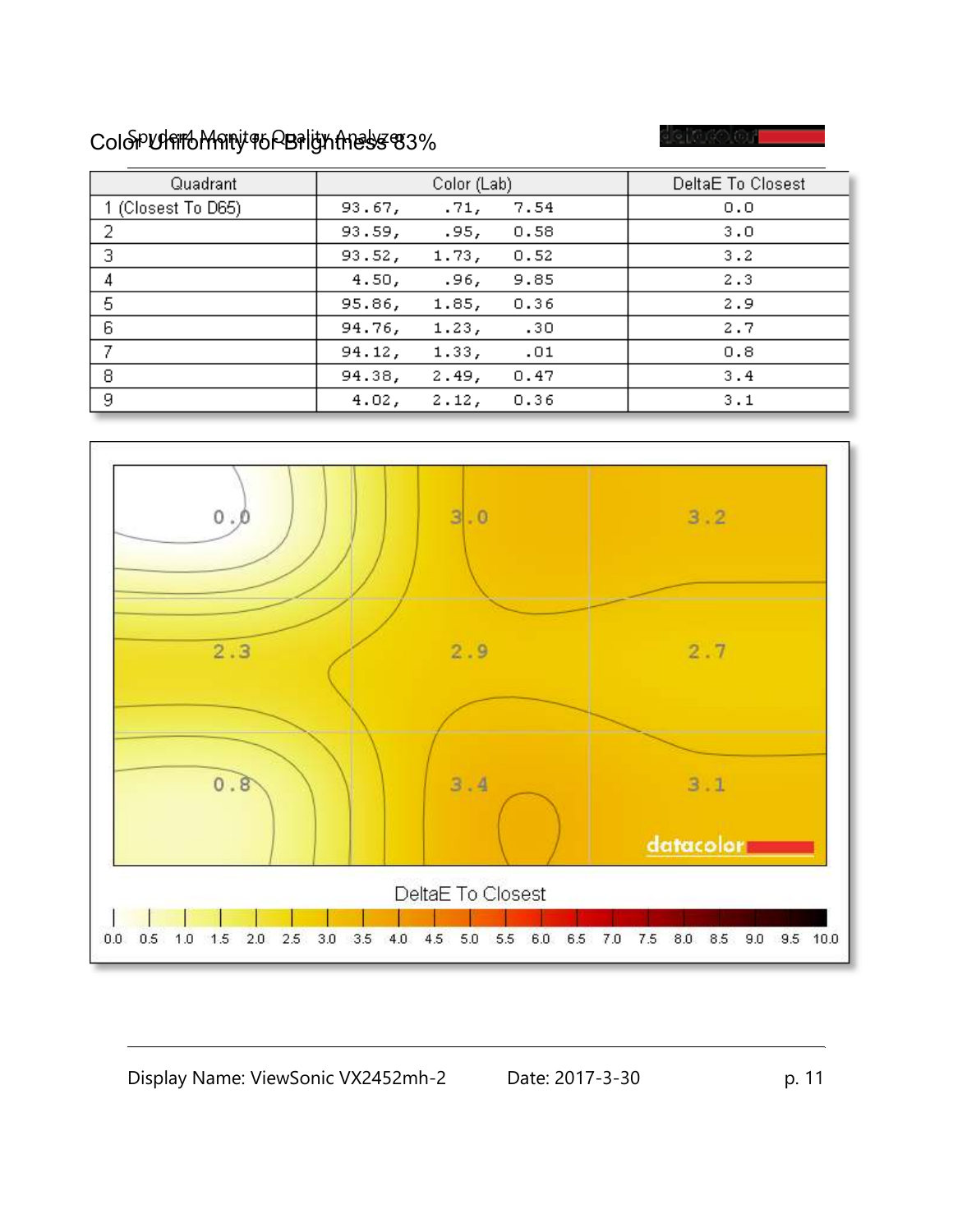## ColoPUS TO MARY TO PERIGN AND SET %

්යයක් බා

| Quadrant           |        | Color (Lab)      | DeltaE To Closest |     |
|--------------------|--------|------------------|-------------------|-----|
| 1 (Closest To D65) | 77.51, | 50,              | 6.21              | 0.0 |
| 2                  | 7.40,  | .13 <sub>r</sub> | 8.75              | 2.6 |
| 3                  | 77.49, | .52 <sub>r</sub> | $\cdot$ .03       | 3.0 |
|                    | 78.11, | .19,             | 8.59              | 2.4 |
| 5                  | 79.45, | .74,             | 8.57              | 2.6 |
| 6                  | 78.52, | .23,             | 8.93              | 2.8 |
|                    | 77.72, | .31,             | 6.68              | 0.9 |
| 8                  | 8.20,  | 1.52,            | 8.86              | 3.3 |
| 9                  | 8.01,  | 1.17,            | 8.99              | 3.2 |

![](_page_11_Figure_3.jpeg)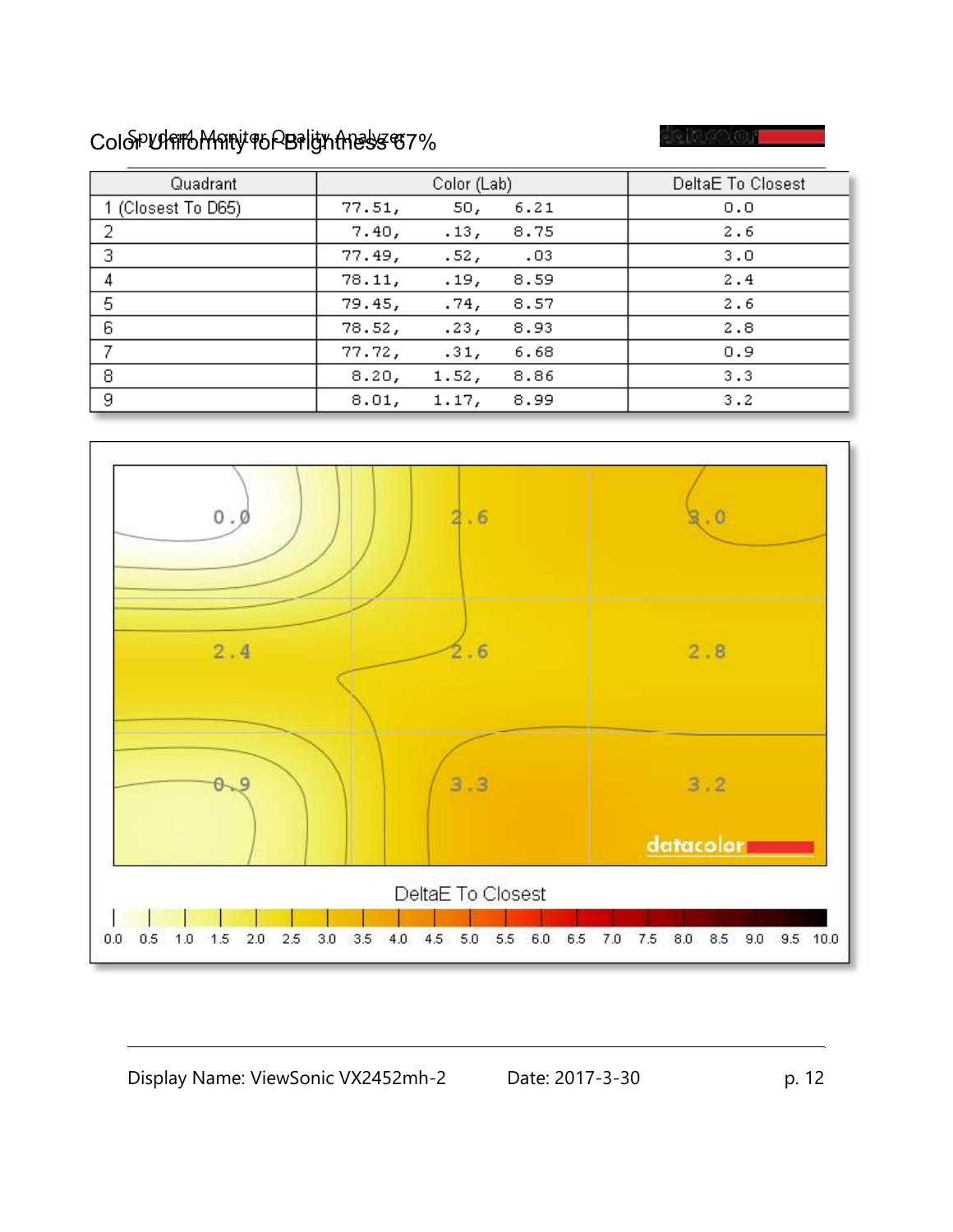## ColoPUS TO MARY TO PERIGN AND SET ON

| Quadrant           |        | Color (Lab) | DeltaE To Closest   |     |
|--------------------|--------|-------------|---------------------|-----|
| 1 (Closest To D65) | 59.71, | .74,        | 5.42                | 0.0 |
| -2                 | 59.65, | .21,        | $\overline{1}$ . 40 | 2.1 |
| 3                  | 59.58, | 06,         | 7.92                | 2.6 |
| 4                  | 0.27,  | .36,        | 7.29                | 1.9 |
| 5                  | 61.22, | .46,        | 7.42                | 2.2 |
| 6                  | 0.47,  | 10,         | .90                 | 2.5 |
|                    | 59.98, | .11,        | 5.75                | 0.7 |
| 8                  | .20,   | .10,        | 7.79                | 3.0 |
| 9                  | .05,   | .54,        | 8.13                | 3.0 |

![](_page_12_Figure_3.jpeg)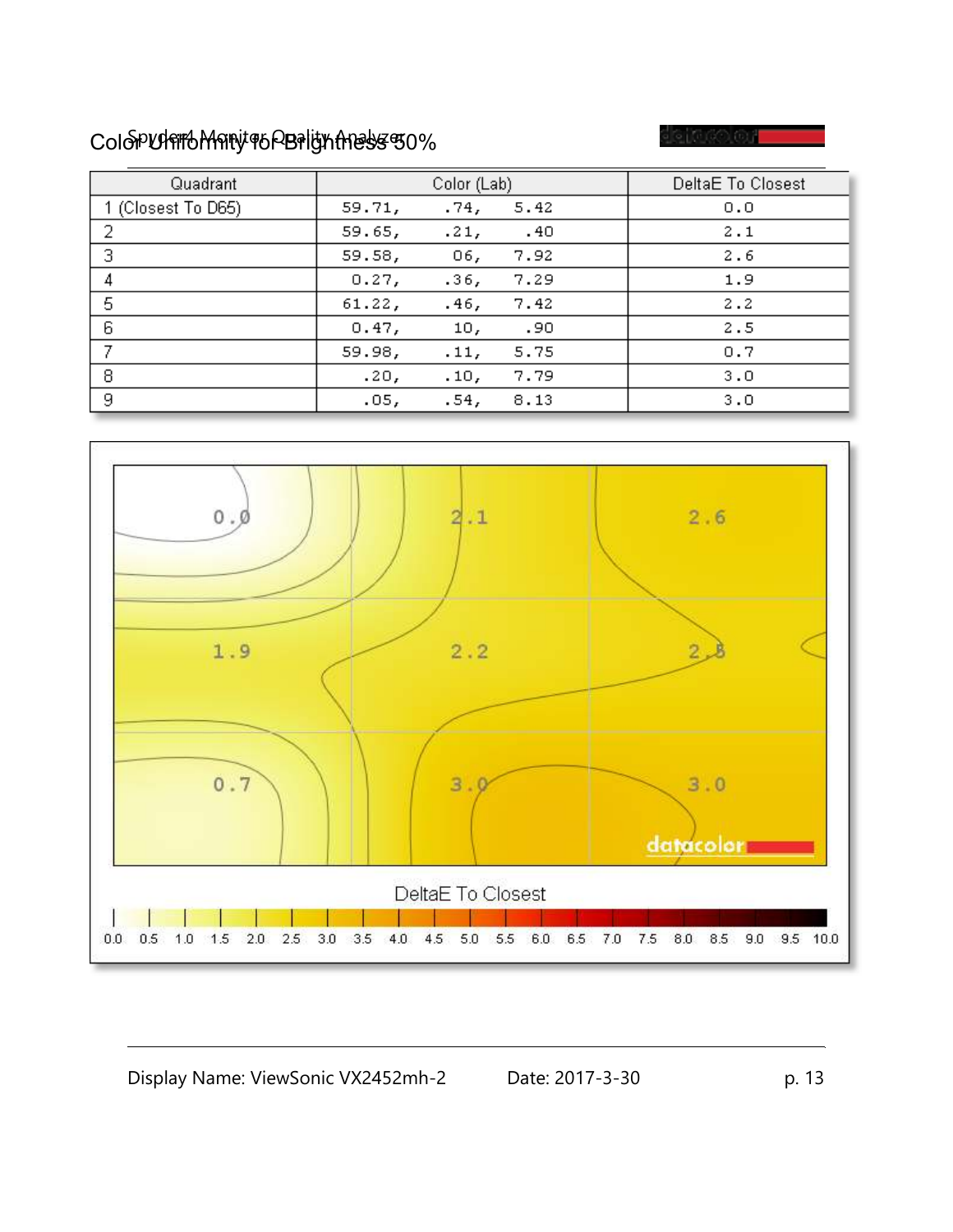# Luminance Univernity for Brightness 100%

e 1060 OF

| Quadrant    | Luminance (cd/m2) | Difference To Maximum |
|-------------|-------------------|-----------------------|
|             | 128.4             | 9%                    |
| ว           | 126.7             | 10%                   |
| 3           | 125.2             | $11*$                 |
|             | 136.6             | 3%                    |
| 5 (maximum) | 141.4             | Ο%                    |
| 6           | 135.1             | 4%                    |
|             | 133.4             | 6%                    |
| 8           | 130.7             | 8%                    |
| 9           | 129.2             | 9%                    |

![](_page_13_Figure_3.jpeg)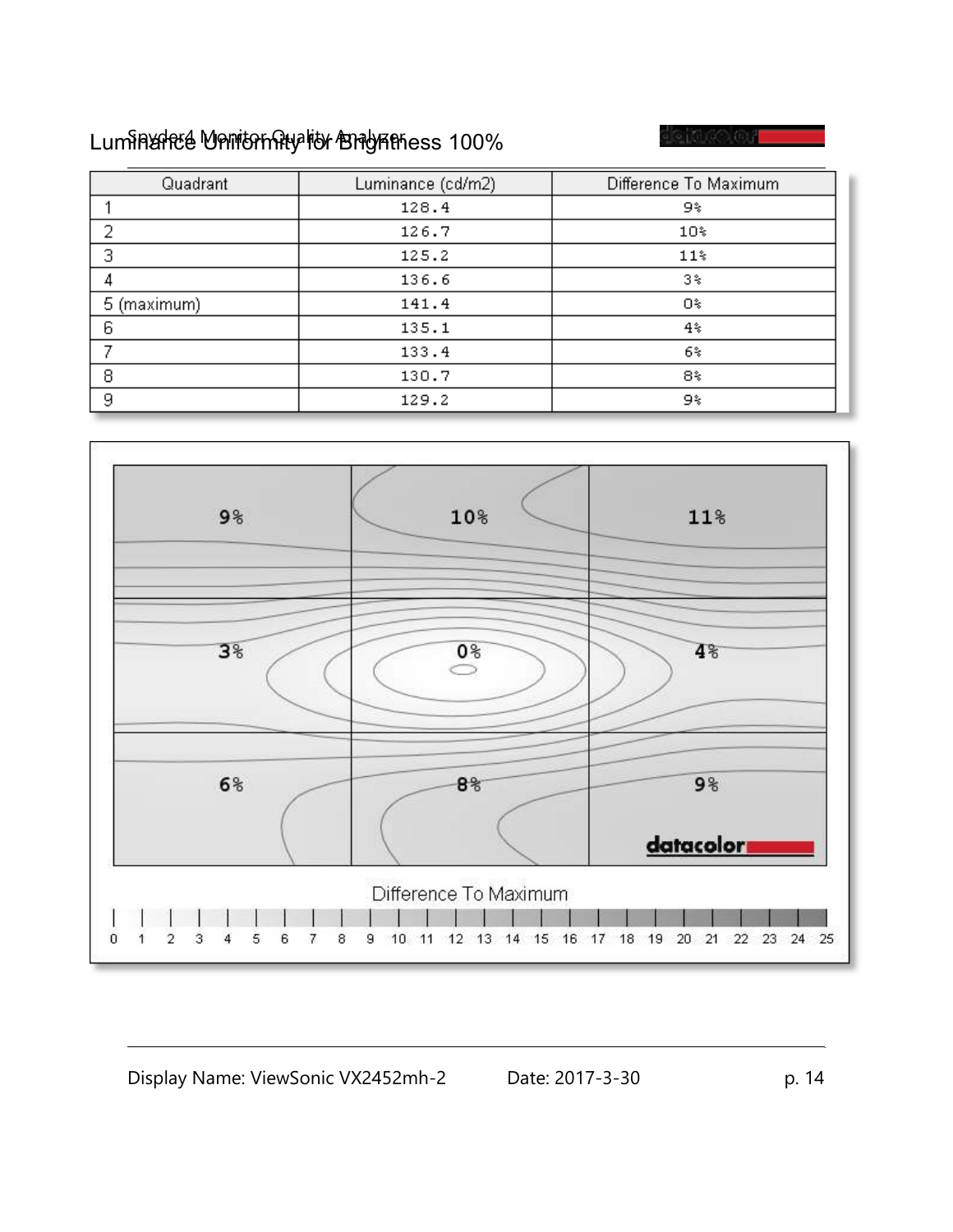# Luminance Uniformity for Brightness 83%

e 1060 OF

| Quadrant    | Luminance (cd/m2) | Difference To Maximum |
|-------------|-------------------|-----------------------|
|             | 84.5              | $11*$                 |
| Э           | 84.1              | $12*$                 |
| 3           | 83.8              | $12*$                 |
|             | 88.4              | 7%                    |
| 5 (maximum) | 95.2              | Ο%                    |
| 6           | 89.7              | 6%                    |
|             | 86.6              | 9%                    |
| 8           | 87.8              | 8%                    |
| 9           | 86.1              | 10%                   |

![](_page_14_Figure_3.jpeg)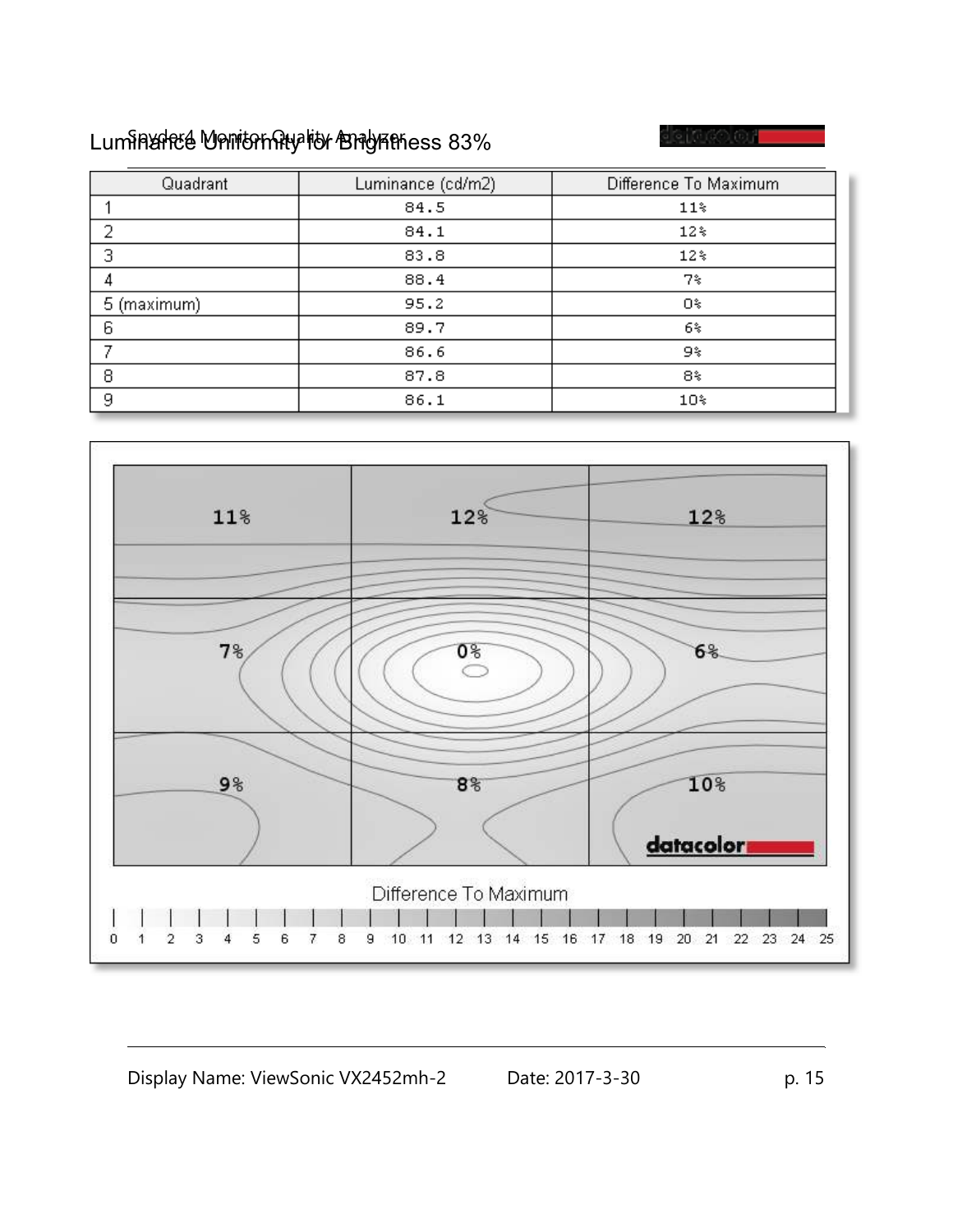# Luminance Uniformity for Brightness 67%

e 1060 OF

| Quadrant    | Luminance (cd/m2) | Difference To Maximum |  |  |  |  |
|-------------|-------------------|-----------------------|--|--|--|--|
|             | 52.4              | $12*$                 |  |  |  |  |
| ว           | 52.0              | $12*$                 |  |  |  |  |
| 3           | 52.3              | $12*$                 |  |  |  |  |
|             | 54.4              | 8%                    |  |  |  |  |
| 5 (maximum) | 59.3              | Ο%                    |  |  |  |  |
| 6           | 55.9              | 6%                    |  |  |  |  |
|             | 53.1              | $10*$                 |  |  |  |  |
| 8           | 54.8              | 8%                    |  |  |  |  |
| 9           | 54.1              | 9%                    |  |  |  |  |

![](_page_15_Figure_3.jpeg)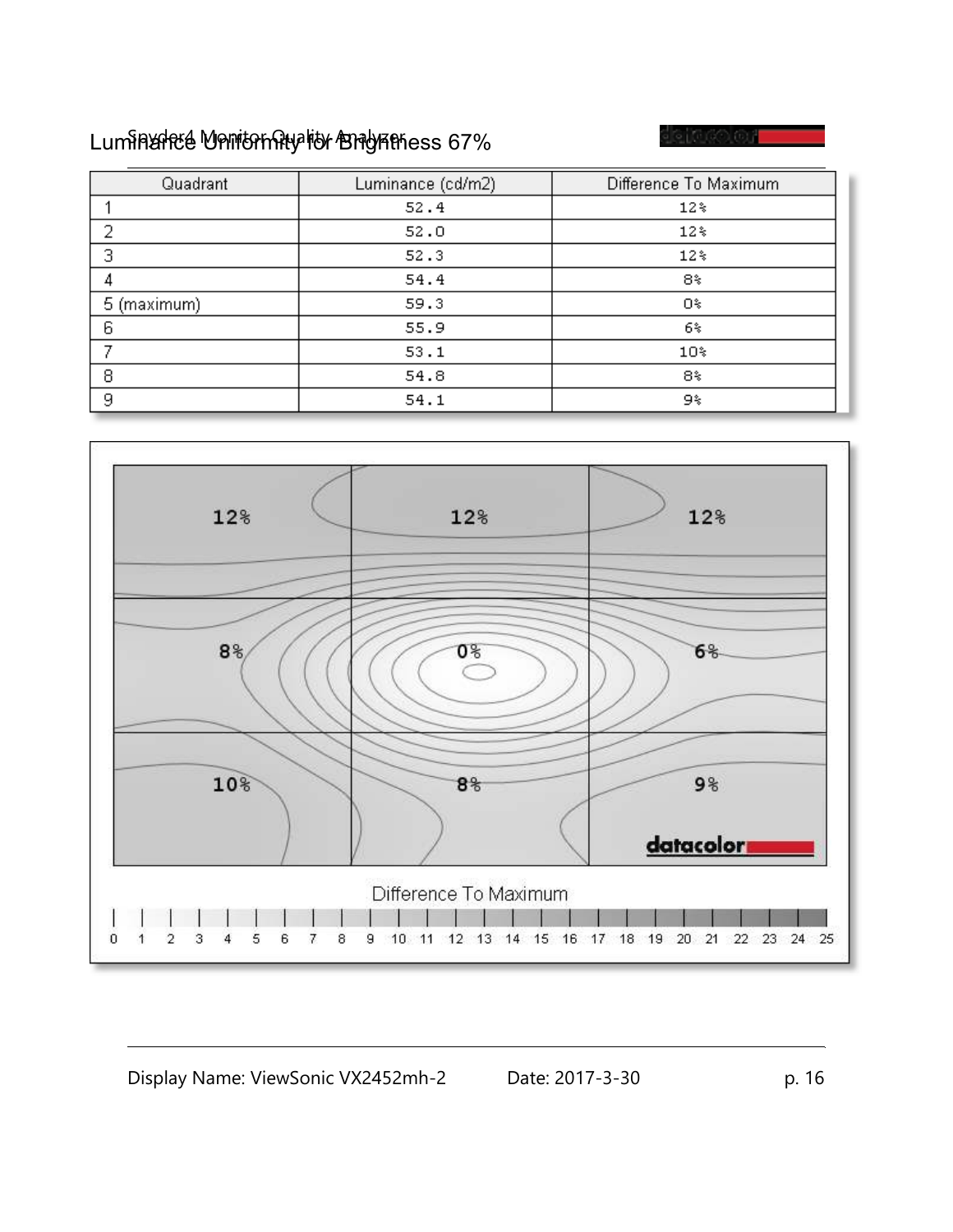# Luminance Uniformity for Brightness 50%

e 1060 OF

| Quadrant    | Luminance (cd/m2) | Difference To Maximum |  |  |  |  |
|-------------|-------------------|-----------------------|--|--|--|--|
|             | 27.8              | $11*$                 |  |  |  |  |
| Э           | 27.7              | $12*$                 |  |  |  |  |
| 3           | 27.5              | $12*$                 |  |  |  |  |
|             | 29.1              | 7%                    |  |  |  |  |
| 5 (maximum) | 31.3              | Οş                    |  |  |  |  |
| 6           | 29.5              | 6%                    |  |  |  |  |
|             | 28.4              | 9%                    |  |  |  |  |
| 8           | 28.9              | 8%                    |  |  |  |  |
| 9           | 28.6              | 9%                    |  |  |  |  |

![](_page_16_Figure_3.jpeg)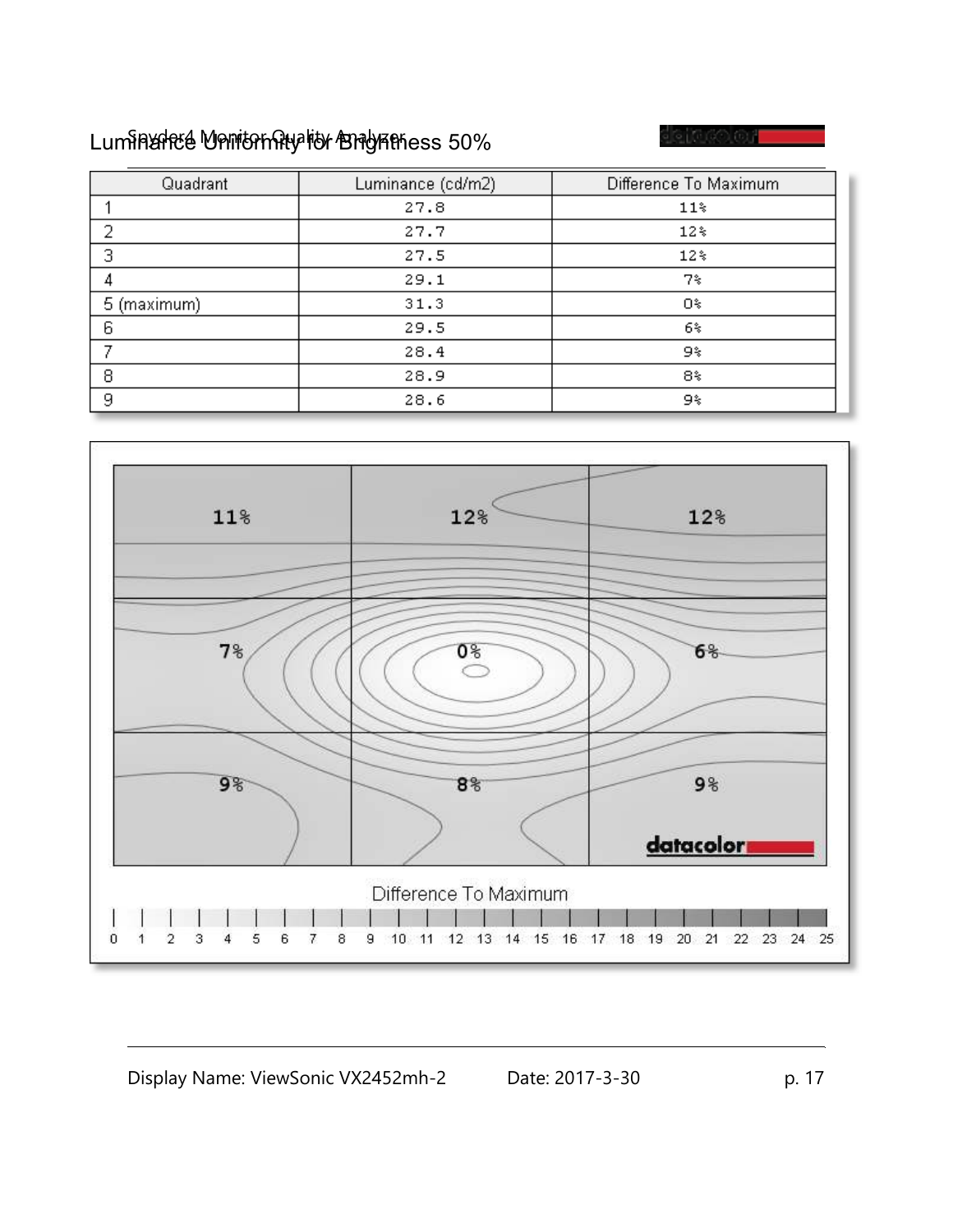# ColoPAccuracy ColoPACcuracy Spythor Quality Analyzer

e i dool or

|                 | ID  Patch Lab |                                                 |                    | Result Lab_   |                                 |                | Delta-E | ı | $2 -$ | з. | 4 | 5. | 6. | 7. |
|-----------------|---------------|-------------------------------------------------|--------------------|---------------|---------------------------------|----------------|---------|---|-------|----|---|----|----|----|
| 1 <sub>A</sub>  |               | $61.35$ $34.81$ $18.38$ $61.82$ $37.36$ $18.66$ |                    |               |                                 |                | 1.12    |   |       |    |   |    |    |    |
| 2A              | 75.50         | 5.84                                            | 50.42              |               | 75.31 8.13                      | 50.00          | 1.62    |   |       |    |   |    |    |    |
| 3 A             |               | 66.82 -25.06 23.47 66.80 -26.95 24.11           |                    |               |                                 |                | 0.86    |   |       |    |   |    |    |    |
| 4A              |               | $60.53 -22.62 -20.40$ $60.86 -23.96 -20.93$     |                    |               |                                 |                | 0.71    |   |       |    |   |    |    |    |
| 5A)             |               | $59.66 -2.03 -28.46$ 60.40 -2.09 -28.24         |                    |               |                                 |                | 0.66    |   |       |    |   |    |    |    |
| 6A              | 59.15         |                                                 | $30.83 - 5.72$     | 60.10         |                                 | $33.20 - 5.43$ | 1.33    |   |       |    |   |    |    |    |
| 1B              | 82.68         | 5.03                                            | - 3.02             | 81.98         | 7.27                            | 2.31           | 2.58    |   |       |    |   |    |    |    |
| 2B              | 82.25         |                                                 | $-2.42$ 3.78 81.33 |               |                                 | $-0.17$ 2.65   | 3.25    |   |       |    |   |    |    |    |
| 3 B J           | 82.29         | 2.20                                            |                    | $-2.04$ 81.43 | 2.64                            | $-2.10$        | 0.81    |   |       |    |   |    |    |    |
| $\overline{AB}$ | 24.89         | 4.43                                            | 0.78               | 27.87         | 5.03                            | $-0.05$        | 2.43    |   |       |    |   |    |    |    |
| 5B              | 25.16         | -3.88                                           | 2.13               | 27.99         | $-4.75$                         | 0.89           | 2.61    |   |       |    |   |    |    |    |
| [6B]            | 26.13         | 2.61                                            | $-5.03$            | 29.07         | 3.42                            | $-5.11$        | 2.44    |   |       |    |   |    |    |    |
| 1 <sup>C</sup>  | 85.42         | 9.41                                            |                    | $14.49$ 84.83 | 11.42                           | 13,50          | 2.32    |   |       |    |   |    |    |    |
| 2C              | 74.28         | 9.05                                            | 27.21              | 74.07         | 10.36                           | 27.56          | 1.02    |   |       |    |   |    |    |    |
| 3C              | 64.57         | 12.39                                           | 37.24              | 64.71         | 14.85                           | 36.56          | 1.91    |   |       |    |   |    |    |    |
| 4C              | 44.49         | 17.23                                           | 26.24              | 46.07         | 17.89                           | 24.94          | 1.83    |   |       |    |   |    |    |    |
| 5C]             | 25.29         | 7.95                                            | 8.87               | 28.54         | 8.25                            | 8.39           | 2.49    |   |       |    |   |    |    |    |
| 6C              | 22.67         | 2.11                                            |                    | $-1.10$ 25.82 | 1.09                            | $-1.85$        | 2.78    |   |       |    |   |    |    |    |
| 1D              | 92.72         | 1.89                                            |                    | $2.76$ 91.57  | 3.47                            | 2.82           | 2.15    |   |       |    |   |    |    |    |
| 2D              | 88.85         | 1.59                                            | 2.27               | 87.69         | 3.19                            | 1.52           | 2.39    |   |       |    |   |    |    |    |
| 3 D             | 73.42         | 0.99                                            | 1.89               | 73.58         | 1.84                            | 1.69           | 1.21    |   |       |    |   |    |    |    |
| 4D              | 57.15         | 0.57                                            |                    | $1.19$ 57.81  | 0.80                            | 2.28           | 1.21    |   |       |    |   |    |    |    |
| SD              | 41.57         | 0.24                                            | 1.45               | 43.67         | $-0.04$                         | 1.85           | 2.00    |   |       |    |   |    |    |    |
| 6D              | 25.65         | 1.24                                            |                    | $0.05$ 28.71  | 1.51                            | $-0.42$        | 2.36    |   |       |    |   |    |    |    |
| 1E              | 96.04         | 2.16                                            |                    | 2.60 94.93    | 3.90                            | 3.57           | 2.35    |   |       |    |   |    |    |    |
| 2E              | 80.44         | 1.17                                            |                    | $2.05$ 80.01  | 2.65                            | 0.91           | 2.35    |   |       |    |   |    |    |    |
| 3E              | 65.52         | 0.69                                            | 1.86               | 65.49         | 2.88                            | 0.26           | 3.40    |   |       |    |   |    |    |    |
| 4E              | 49.62         | 0.58                                            | 1.56               | 50.58         | 1.23                            | 2.30           | 1.47    |   |       |    |   |    |    |    |
| 5E              | 33.55         | 0.35                                            | 1.40               | 36.04         | 1.02                            | 0.02           | 2.64    |   |       |    |   |    |    |    |
| 6E              | 16.91         | 1.43                                            | $-0.81$            | 20.39         | 0.08                            | $-2.05$        | 3.33    |   |       |    |   |    |    |    |
| 1F              |               | $47.12 -32.52 -28.75$ $47.84 -29.04 -28.64$     |                    |               |                                 |                | 1.66    |   |       |    |   |    |    |    |
| 2F              | 50.49         |                                                 |                    |               | 53.45 -13.55 51.97 55.88 -12.87 |                | 1.69    |   |       |    |   |    |    |    |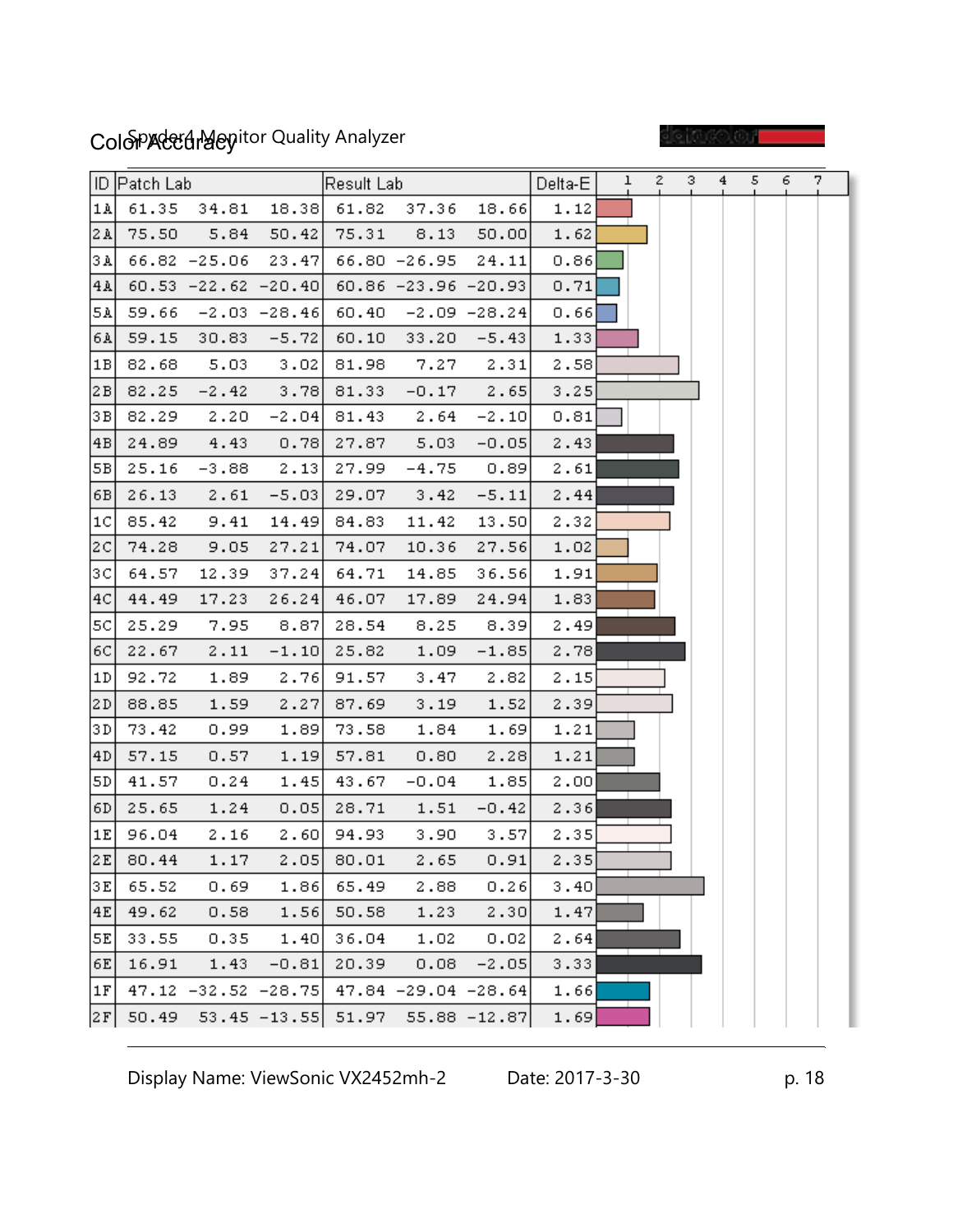| 3F   | 83.61 | 3.36                                              | 87.02           | 81.36    | 6.69            | 83.22           | 2.62 |  |  |  |  |
|------|-------|---------------------------------------------------|-----------------|----------|-----------------|-----------------|------|--|--|--|--|
| $4F$ |       | Spyder4 Monitor Quality Analyzer <sup>62.08</sup> |                 |          |                 | 26.75           | 2.80 |  |  |  |  |
| 5F   |       | $54.14 - 40.76$                                   | 34.75           |          | 54.76 -43.77    | 32.37           | 1.88 |  |  |  |  |
| 6F   | 24.75 |                                                   | $13.78 - 49.48$ | 27.05    |                 | $10.67 - 46.90$ | 2.09 |  |  |  |  |
| 1G   | 60.94 | 38.21                                             | 61.31           | 62.00    | 40.49           | 62.18           | 1.34 |  |  |  |  |
| 2G   | 37.80 |                                                   | $7.30 - 43.04$  | 39.79    |                 | $5.56 - 41.18$  | 1.83 |  |  |  |  |
| 3G   | 49.81 | 48.50                                             | 15.76           | 51.71    | 50.50           | 16.05           | 2.00 |  |  |  |  |
| 4G   | 28.88 |                                                   | $19.36 - 24.48$ | 31.72    |                 | $19.83 - 22.26$ | 2.69 |  |  |  |  |
| [5G] |       | $72.45 - 23.57$                                   | 60.47           |          | $72.06 - 23.51$ | 59.32           | 0.45 |  |  |  |  |
| 6G   | 71.65 | 23.74                                             | 72.28           | 71.37    | 26.84           | 71.05           | 2.01 |  |  |  |  |
| 1H   |       | 70.19 -31.85                                      | 1.98            |          | $70.00 - 33.33$ | 0.48            | 1.20 |  |  |  |  |
| 2H   | 54.38 |                                                   | $8.84 - 25.71$  | 55.26    |                 | $9.96 - 26.59$  | 1.04 |  |  |  |  |
| 3H   | 42.03 | $-15.78$                                          | 22.93           |          | $43.45 - 15.66$ | 20.56           | 1.80 |  |  |  |  |
| 4H   | 48.82 |                                                   | $-5.11 - 23.08$ | 49.70    |                 | $-5.04 -23.13$  | 0.88 |  |  |  |  |
| 5H   | 65.10 | 18.14                                             | 18.68           | 65.60    | 20.30           | 19.71           | 1.32 |  |  |  |  |
| 6H   | 36.13 | 14.15                                             | 15.78           | 38.59    | 14.97           | 14.79           | 2.38 |  |  |  |  |
|      |       |                                                   |                 | Min:     |                 |                 | 0.45 |  |  |  |  |
|      |       |                                                   |                 | Max:     |                 |                 | 3.40 |  |  |  |  |
|      |       |                                                   |                 | Average: |                 |                 | 1.90 |  |  |  |  |